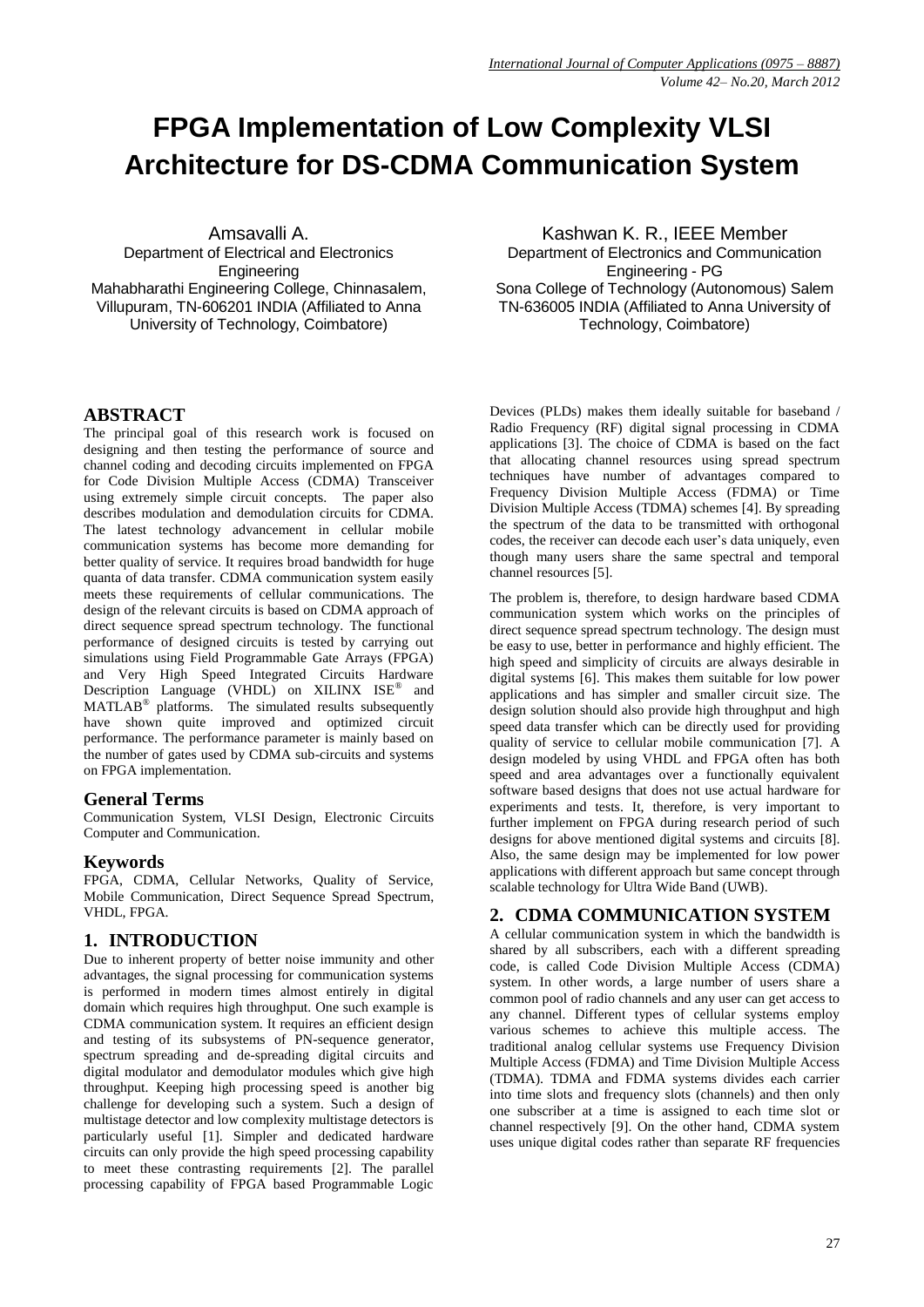

**Fig 1: Representative Architecture of CDMA communication transceiver system**



**Fig 2: Pseudo noise sequence generator**

or channels to differentiate subscribers. The codes are shared by both the mobile station (user) and the base station. These codes are called "Pseudo-Random Code Sequences". All the users share the same range of radio spectrum.

Originally the CDMA was used to jam the communications or to hide the fact that communication is even taking place. This is achieved by spreading the information contained in a particular signal over a much wider bandwidth. In recent times, CDMA has gained widespread international acceptance by cellular radio system operators since it is considered as an advancement and breakthrough in communication technology that has increased both system capacity and service quality.

A CDMA system typically begins with a standard rate of 9. 60 kbps and then it is spread to a typical transmitting rate of 1.23 mbps. Spreading is done by adding a digital code, normally called Pseudo-Noise (PN) sequence, to the data bits associated with users in a cell. At the receiver, the pseudo codes are removed from received signals and a call is received at the rate of 9.60 kbps. Due to wide bandwidth of spread spectrum signal, the possibility of any interference, detection or jamming is greatly reduced. The CDMA, therefore, increases the level of privacy and security. Spreading is the key to increasing the security level in communication systems, as the code of information can be spread over the entire carrier,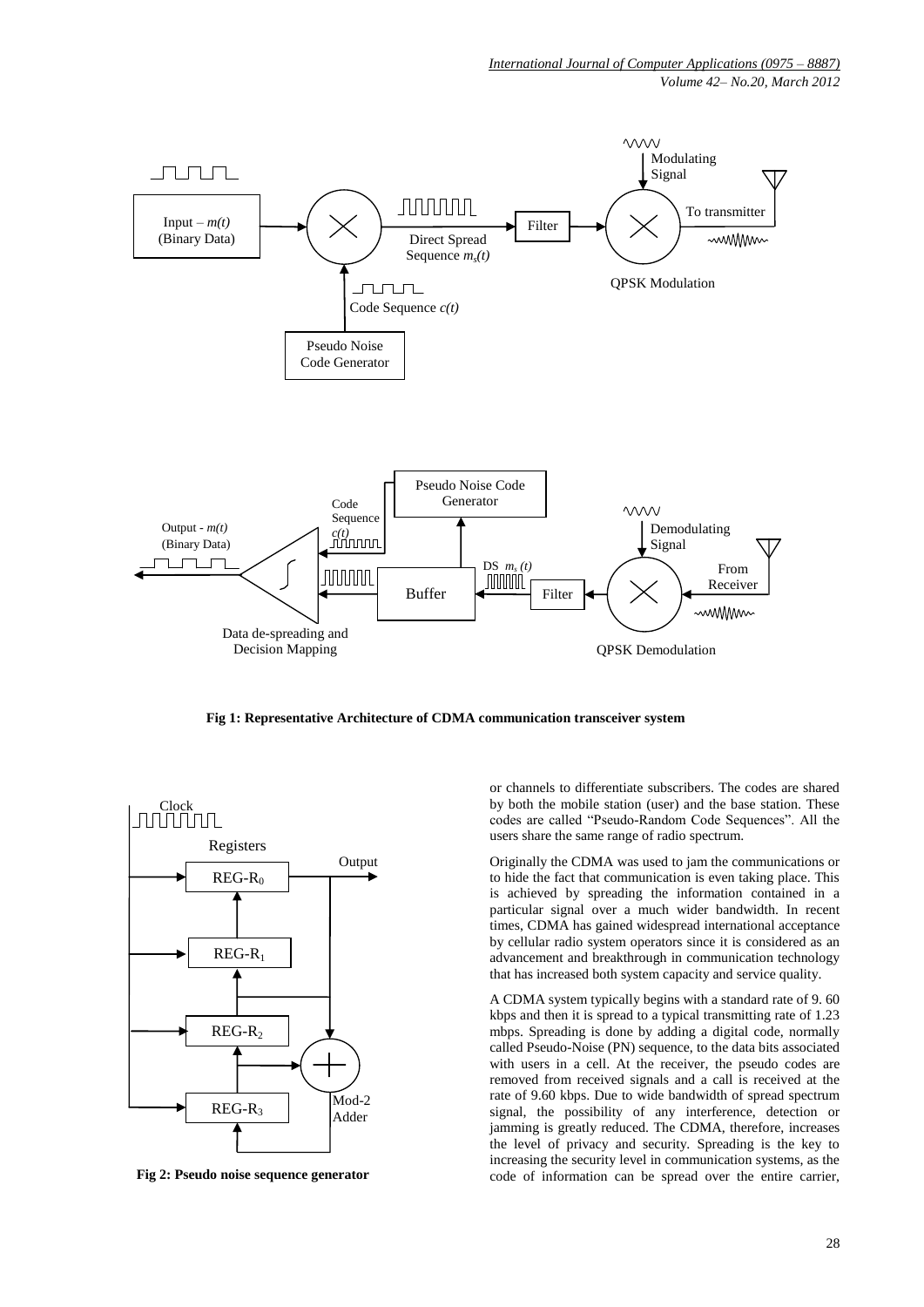which is very hard to detect or intercept [10]. The CDMA systems have merits and demerits as usual with any other Quadrature Phase Shift Keying (QPSK) and RF carrier signal. The signal is then transmitted through channel where it may



**Fig 3: QPSK modulator for direct sequence spread spectrum CDMA**

system. These include higher capacity by a factor of 8 to 10 compared to other systems, improved call quality with a better and more consistent performances, simple system planning through the use of the same frequency in every sector, enhanced privacy, coverage area, talk time duration and bandwidth utility. CDMA system, like any other real time system, has limitations as well. These may include that there is a need for very efficient power control to ensure uniform signal strength at the receiving antenna. Failure to this may result in one user swamping all others. Channel pollution may occur when equally dominant signals from many base stations are present at receiving antenna [11]. Hurdles and multiple reflections caused by tall buildings and hills etc.



**Coding technique**

#### **2.1 Architecture of CDMA Transceiver**

A typical block diagram of CDMA transceiver communication system is illustrated in Figure 1. The digital data is first spread by means of PN sequence and then modulated using digital modulation schemes such as

have noise attenuation and other distortions. A distorted signal is then received at receiver. At receiver the signal is first demodulated and then de-spread by using PN codes. Finally original and undistorted signal is reconstructed and received. QPSK has a scheme of self cancellation of inter-carrierinterference, which makes it very robust against noise related distortion in the channel [12].

#### **2.2 PN Sequence for Spread Spectrum**

Pseudo Noise (PN) random code sequence is essentially a random sequence of binary numbers. Word 'random' refers to the fact that a bit in the sequence is independent of any of the other bits. The word "pseudo" refers to that the sequence is deterministic and after *N* elements it repeats itself. The code generator consists of essentially three elements - delay elements, linear combining elements and feedback loop elements.

The delay elements are connected in series. These elements are normally D-flip flops. Some of the outputs of the delay elements are combined in linear combining elements with the outputs of other delay elements and fed back to the input of the first delay element in the series. The implementation of PN sequence generator is usually made up of the linear feedback shift register, which consists of "*n*" master slave D flip-flops. The PN sequence generator produces a predefined sequence of *1's* and *0's*, with *1* and *0* occurring with the same probability. Figure 2 shows one such circuit for generating PN sequence. A non converging condition may arise in the case when the initial input into the first register and the output of the XOR gate are all *0*"s.Under this condition the output of all the register of the PN generator remains as *0* at all instants of time. Therefore it is necessary that the initial input to the PN generator be equal to 1 which is the output of modulo 2 adder. The sequence is generated from Figure 2 using minimal polynomial

$$
F(x) = x^3 + x^2 + 1 \tag{1}
$$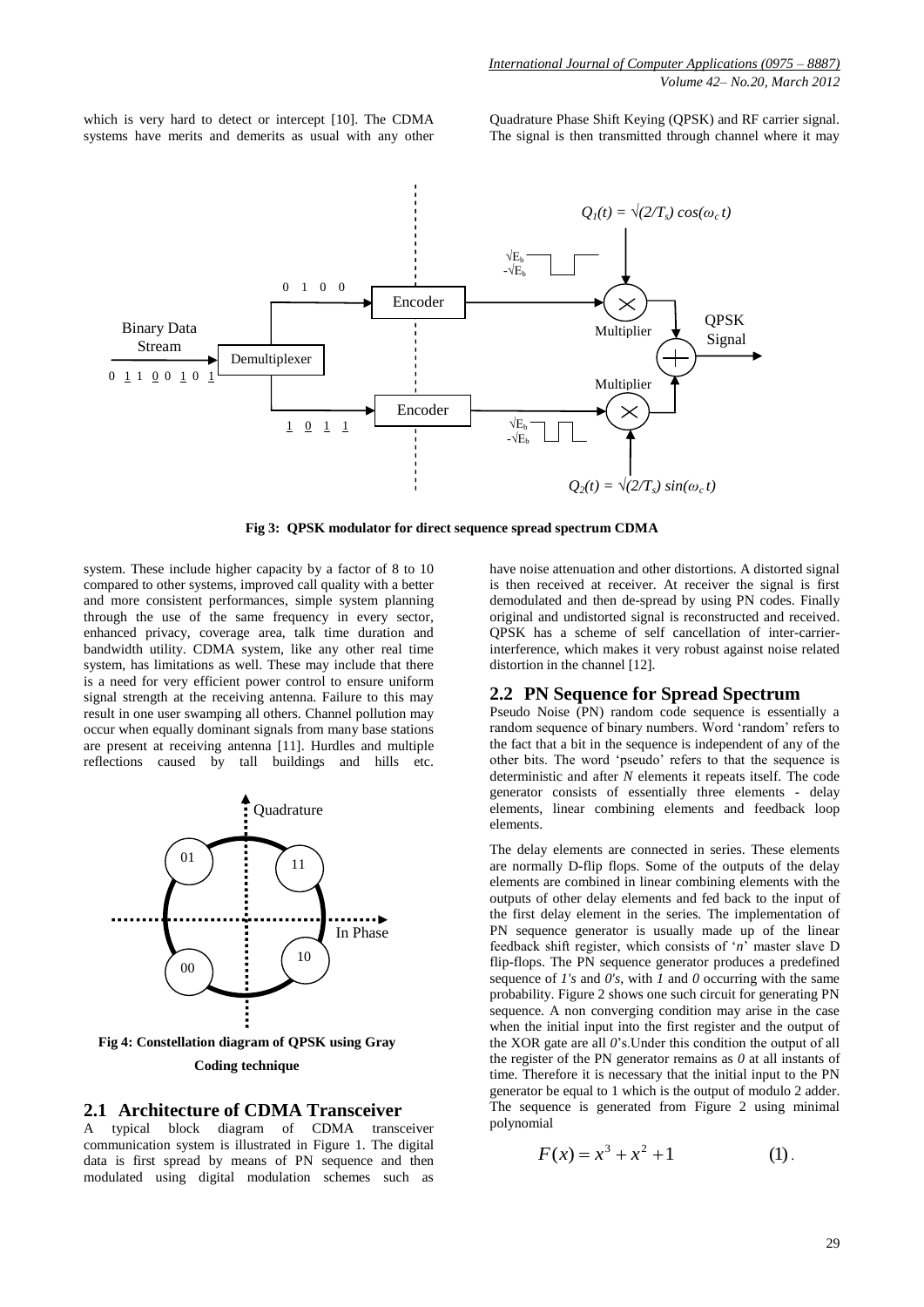#### **2.3 Direct Sequence Spread Spectrum**

The bandwidth expansion in spread spectrum is acquired through a coding process, e.g. generation of PN sequence codes, that is independent of the message being sent or the modulation scheme being used. For example, suppose that a digital signal transmission over a Gaussian channel occupy a bandwidth *B* with  $SNR = 20$  *dB* (i.e. 100 in ratio). A channel coding scheme can be used to receive data with small error probability if transmission is carried out at a bit rate less or equal to the channel capacity *C* defined by the Shannon"s theorem as given below.

$$
C = B \times \log_2(1 + SNR)
$$
 (2)

Substituting for  $SNR = 20$  dB (i.e. 100 in ratio) in equation (2), gives the ratio of bit rate to bandwidth as shown in (3).

than  $R_b$ , Shannon's theorem indicates that the reliable communication can be achieved at reduced *SNR*. The spreading of the energy is achieved by phase modulating the input data with the user code sequence. The modulation reduces the high power density of the original data to a low level.

For example, assuming that data is given by  $m(t) = [1 \ 0 \ 1 \ 0]$ and 15-chip code PN sequence is given by  $C(t) = [0010\ 0011]$ *1101 011]* then baseband spread spectrum data  $m_s(t)$  is given by  $m_s(t) = m(t)$  *O*  $C(t) = [0010\ 0011\ 1101\ 011$ , 1101 1100 *0010 100, 0010 0011 1101 011, 1101 1100 0010 100]*. This is simple *XNOR* logical operation between *m(t)* and *C(t)*.

The received signal has to be converted into the original narrowband to limit the amount of input noise accompanying the wideband reception. The conversion is performed at the receiver with the aid of a locally generated PN code sequence causing the spread spectrum to get compressed to original



**Fig 5: QPSK Demodulator for DS- Spread Spectrum CDMA communication**

$$
\frac{C}{B} = \log_2(1 + 100) = 6.6582\tag{3}
$$

Now if SNR is reduce to *10 dB* (i.e. 10 in ratio), then referring to the bandwidth-efficiency diagram, the reliable transmission is still possible at the same bit rate but with expanded bandwidth *B'* is given by:

$$
\frac{C}{B'} = \log_2(1+10) = 3.4594\tag{4}
$$

Now consider  $B' = \frac{1}{3.4594}$  and  $B = \frac{1}{6.6582}$  $B' = \frac{C}{2 \pm 5.64}$  and  $B = \frac{C}{2 \pm 5.64}$  so

that the expansion in the bandwidth is given by

$$
\frac{B'}{B} = \frac{6.6582}{3.4594} = 1.9246
$$
 thus  $B' = 1.9246B$ 

The original bandwidth has to be expanded by a factor of about 1.9246 to compensate for the reduction in the channel *SNR*. It can be noted that increasing the transmission bandwidth will increase the amount of the input noise power in a wideband receiver. This is normally countered by using a narrowband receiver to limit input noise.

The spread-spectrum concept has developed from the principle of Shannon"s theorem. If data is transmitted at the rate of  $R_b$  over a channel occupying a bandwidth much greater

length. In the receiver, the received signal is multiplied again by the same (synchronized) PN code. This operation completely removes the code from the signal and the original data-signal is recovered. This implies that the despread operation is the same as the spread operation. Space Time Block Codes (ST-BC) have also been used for DS-CDMA system for producing hybrid sequence [13]. These schemes are used for user verification and signature purposes. Frequency Hoping CDMA systems are good for band jamming purposes [14].

#### **2.4 QPSK Modulator for DS-CDMA**

The Quadrature Phase-shift keying (QPSK) is a digital modulation scheme that transmits data by changing or modulating the phase of a carrier signal. QPSK uses a finite (four) number of phases each assigned a unique pattern of binary digits. Each pattern of bits forms the symbol that is represented by the particular phase. QPSK uses four points on the constellation diagram, equally spaced around a circle. With four phases, QPSK can encode two bits per symbol, as shown in Figure 4 with gray coding to minimize the Bit Error Rate (BER).

It can be shown mathematically that QPSK can be used either to double the data rate compared to Binary Phase Shift Keying (BPSK) or can reduce the bandwidth by 50 % by keeping the same data rate. This implies that QPSK transmits twice the data rate in a given bandwidth compared to BPSK at the same BER. QPSK, however, is more complex to implement. The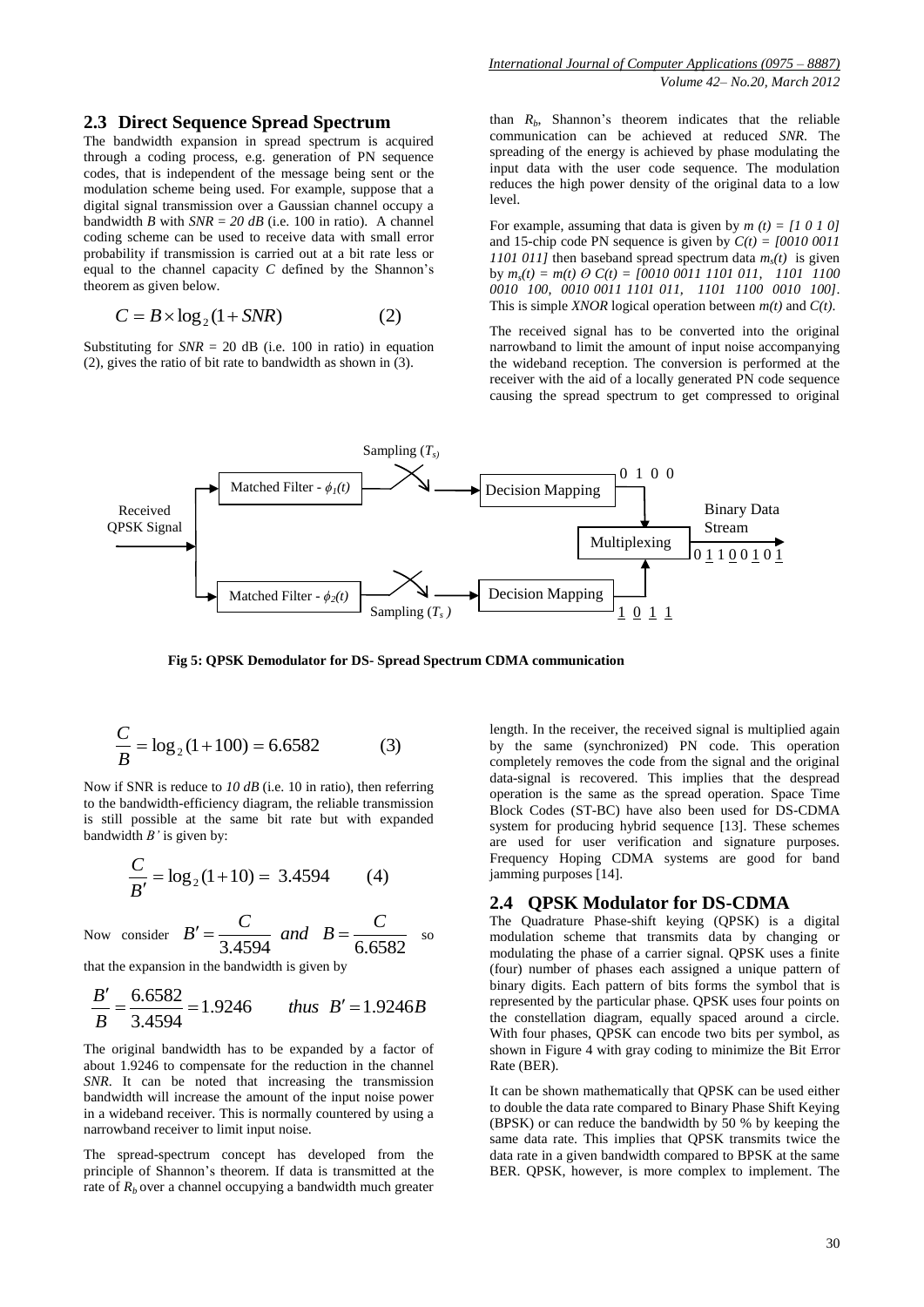functioning and structural concept of QPSK modulator at transmitter is illustrated in Figure 3. The binary data stream is split into two components - the in-phase and Quadraturephase components. These are then separately modulated onto two orthogonal basis functions. In this implementation, two sinusoids are used. Afterwards, the two signals are superimposed, and the resulting signal is the QPSK signal. Source encoding is chosen as polar Non-Return-to-Zero (NRZ). These encoders can be placed before for binary data source, but have been placed after to illustrate the conceptual difference between digital and analogue signals involved with digital modulation

# **2.5 QPSK Demodulator for DS-CDMA**

The demodulator, which is designed specifically for the same symbol-set used by the modulator, determines the phase of the received signal and maps it to the symbol it represents. Thus the original data is recovered. This requires the receiver to be able to compare the phase of the received signal to a reference signal. Such a system is termed coherent system. Conversely, demodulator can just check for the phase changes alone to determine the bit received. In that case there is no need for local reference carrier signal but results in increased BER The typical structure of QPSK demodulator / receiver is shown in Figure 5. The matched filters can be replaced with correlators. Each detection device uses a reference threshold value to determine whether a 1 or 0 is detected

# **3. IMPLEMENTATION OF DS-CDMA**

# **3.1 DS-Spread Spectrum**

Figure 6 shows the simulated results in the form of wave diagrams of timing events of Spread Stream digital sequence ready for transmission. The main parameters are chosen as follows: *clk* with clock period = *1 millisecond*, *rst* is set to 0. It can be easily explained with the help of one such experimental result that how it works. Consider one of the inputs as *1010,* and corresponding PN sequence from Figure 6 can be found to be *0010 0011 1101 011.* The combination is then simulated*.* This results in de-spreading data sequence of 60 bit length. The spread sequence in this example is found to be *0010 0011 1101 011 1101 1100 0010 100 0010 0011 1101 011 1101 1100 0010 100* which is represented by tag named *spread\_data (59:0).* This is the final spread data to be modulated by using QPSK modulation scheme and then to be transmitted. The QPSK scheme required an even number of bits in the spread sequence. It will then take a pair of bits and map the pair with one of the four quadrants according to the values of the bits for gray code scheme as shown in the figure 4. This is called symbol mapping. The mapped symbols are transmitted further to the channel which may have noise.

| 57,000,000 ps<br>58,000,000 ps<br> 59,000,000 ps<br>60,000,000 ps<br>61,000,000 ps<br>62,000,000 ps<br>56,000,000 ps<br>otpo<br>0001<br>data_input[3:0]<br>001000111101011<br>m sequence [14:0]<br>110111000010100<br>001000111101011<br>$\frac{1}{200}$ spread $[14:0]$<br>110111000010100<br>spread1[14:0]<br>110111000010100<br>spread2[14:0]<br>110111000010100<br>spread3[14:0]<br>œ<br>spread_data[59:0]<br>177,000,000 ps<br>179,000,000 ps<br>81,000,000 ps<br>75,000,000 ps<br>176,000,000 ps<br>178,000,000 ps<br>180,000,000 ps<br>01D1<br>0110<br>data_input[3:0]<br>001000111101011<br>m pn_sequence[14:0]<br>001000111101011<br>110111000010100<br>spreadO[14:0]<br>spread1[14:0]<br>110111000010100<br>001000111101011<br>0010001 1101011<br>spread2(14:0)<br>110111000010100<br>spreed3[14:0]<br>spread_data[59:0]<br>91,000,000 p<br><b>88,000,000 ps</b><br>83,000,000 ps<br> 84,000,000 ps<br> 85,000,000 ps<br>196,000,000 ps<br> 87,000,000 ps<br>189,000,000 ps<br>1001<br>1010<br>data_input[3:0]<br>001000111101011<br>on_sequence[14:0]<br>001000111101011<br>110111000010100<br>spread0[14:0]<br>001000101101011<br>110111000010100<br>spread1[14:0]<br>110111000010100<br>spread2[14:0]<br>0010001 1101011<br>spreado [14:0]<br>spread_data[59:0]<br> 92,000,000 ps<br>193,000,000 ps<br>194,000,000 ps<br>195,000,000 ps<br><b>96,000,000 ps</b><br> 97,000,000 ps<br>91,000,000 ps<br>1300<br>1111<br>001000111101011<br>110111000010100<br>0010001 1101011<br>001000111101011<br>$expt (14:0)$<br>0010001 1101011<br>$\mathbf{g}$ spread $[14:0]$<br>001000111101011<br>$\mathbf{m}$ spread $[14:0]$ |  |  |  |  |                                |
|------------------------------------------------------------------------------------------------------------------------------------------------------------------------------------------------------------------------------------------------------------------------------------------------------------------------------------------------------------------------------------------------------------------------------------------------------------------------------------------------------------------------------------------------------------------------------------------------------------------------------------------------------------------------------------------------------------------------------------------------------------------------------------------------------------------------------------------------------------------------------------------------------------------------------------------------------------------------------------------------------------------------------------------------------------------------------------------------------------------------------------------------------------------------------------------------------------------------------------------------------------------------------------------------------------------------------------------------------------------------------------------------------------------------------------------------------------------------------------------------------------------------------------------------------------------------------------------------------------------------------------|--|--|--|--|--------------------------------|
|                                                                                                                                                                                                                                                                                                                                                                                                                                                                                                                                                                                                                                                                                                                                                                                                                                                                                                                                                                                                                                                                                                                                                                                                                                                                                                                                                                                                                                                                                                                                                                                                                                    |  |  |  |  | 63,000,000 ps                  |
|                                                                                                                                                                                                                                                                                                                                                                                                                                                                                                                                                                                                                                                                                                                                                                                                                                                                                                                                                                                                                                                                                                                                                                                                                                                                                                                                                                                                                                                                                                                                                                                                                                    |  |  |  |  |                                |
|                                                                                                                                                                                                                                                                                                                                                                                                                                                                                                                                                                                                                                                                                                                                                                                                                                                                                                                                                                                                                                                                                                                                                                                                                                                                                                                                                                                                                                                                                                                                                                                                                                    |  |  |  |  |                                |
|                                                                                                                                                                                                                                                                                                                                                                                                                                                                                                                                                                                                                                                                                                                                                                                                                                                                                                                                                                                                                                                                                                                                                                                                                                                                                                                                                                                                                                                                                                                                                                                                                                    |  |  |  |  |                                |
|                                                                                                                                                                                                                                                                                                                                                                                                                                                                                                                                                                                                                                                                                                                                                                                                                                                                                                                                                                                                                                                                                                                                                                                                                                                                                                                                                                                                                                                                                                                                                                                                                                    |  |  |  |  |                                |
|                                                                                                                                                                                                                                                                                                                                                                                                                                                                                                                                                                                                                                                                                                                                                                                                                                                                                                                                                                                                                                                                                                                                                                                                                                                                                                                                                                                                                                                                                                                                                                                                                                    |  |  |  |  |                                |
|                                                                                                                                                                                                                                                                                                                                                                                                                                                                                                                                                                                                                                                                                                                                                                                                                                                                                                                                                                                                                                                                                                                                                                                                                                                                                                                                                                                                                                                                                                                                                                                                                                    |  |  |  |  |                                |
|                                                                                                                                                                                                                                                                                                                                                                                                                                                                                                                                                                                                                                                                                                                                                                                                                                                                                                                                                                                                                                                                                                                                                                                                                                                                                                                                                                                                                                                                                                                                                                                                                                    |  |  |  |  |                                |
|                                                                                                                                                                                                                                                                                                                                                                                                                                                                                                                                                                                                                                                                                                                                                                                                                                                                                                                                                                                                                                                                                                                                                                                                                                                                                                                                                                                                                                                                                                                                                                                                                                    |  |  |  |  |                                |
|                                                                                                                                                                                                                                                                                                                                                                                                                                                                                                                                                                                                                                                                                                                                                                                                                                                                                                                                                                                                                                                                                                                                                                                                                                                                                                                                                                                                                                                                                                                                                                                                                                    |  |  |  |  |                                |
|                                                                                                                                                                                                                                                                                                                                                                                                                                                                                                                                                                                                                                                                                                                                                                                                                                                                                                                                                                                                                                                                                                                                                                                                                                                                                                                                                                                                                                                                                                                                                                                                                                    |  |  |  |  |                                |
|                                                                                                                                                                                                                                                                                                                                                                                                                                                                                                                                                                                                                                                                                                                                                                                                                                                                                                                                                                                                                                                                                                                                                                                                                                                                                                                                                                                                                                                                                                                                                                                                                                    |  |  |  |  | 182,000,000 ps                 |
|                                                                                                                                                                                                                                                                                                                                                                                                                                                                                                                                                                                                                                                                                                                                                                                                                                                                                                                                                                                                                                                                                                                                                                                                                                                                                                                                                                                                                                                                                                                                                                                                                                    |  |  |  |  |                                |
|                                                                                                                                                                                                                                                                                                                                                                                                                                                                                                                                                                                                                                                                                                                                                                                                                                                                                                                                                                                                                                                                                                                                                                                                                                                                                                                                                                                                                                                                                                                                                                                                                                    |  |  |  |  |                                |
|                                                                                                                                                                                                                                                                                                                                                                                                                                                                                                                                                                                                                                                                                                                                                                                                                                                                                                                                                                                                                                                                                                                                                                                                                                                                                                                                                                                                                                                                                                                                                                                                                                    |  |  |  |  |                                |
|                                                                                                                                                                                                                                                                                                                                                                                                                                                                                                                                                                                                                                                                                                                                                                                                                                                                                                                                                                                                                                                                                                                                                                                                                                                                                                                                                                                                                                                                                                                                                                                                                                    |  |  |  |  |                                |
|                                                                                                                                                                                                                                                                                                                                                                                                                                                                                                                                                                                                                                                                                                                                                                                                                                                                                                                                                                                                                                                                                                                                                                                                                                                                                                                                                                                                                                                                                                                                                                                                                                    |  |  |  |  |                                |
|                                                                                                                                                                                                                                                                                                                                                                                                                                                                                                                                                                                                                                                                                                                                                                                                                                                                                                                                                                                                                                                                                                                                                                                                                                                                                                                                                                                                                                                                                                                                                                                                                                    |  |  |  |  |                                |
|                                                                                                                                                                                                                                                                                                                                                                                                                                                                                                                                                                                                                                                                                                                                                                                                                                                                                                                                                                                                                                                                                                                                                                                                                                                                                                                                                                                                                                                                                                                                                                                                                                    |  |  |  |  |                                |
|                                                                                                                                                                                                                                                                                                                                                                                                                                                                                                                                                                                                                                                                                                                                                                                                                                                                                                                                                                                                                                                                                                                                                                                                                                                                                                                                                                                                                                                                                                                                                                                                                                    |  |  |  |  |                                |
|                                                                                                                                                                                                                                                                                                                                                                                                                                                                                                                                                                                                                                                                                                                                                                                                                                                                                                                                                                                                                                                                                                                                                                                                                                                                                                                                                                                                                                                                                                                                                                                                                                    |  |  |  |  | 90,000,000 ps                  |
|                                                                                                                                                                                                                                                                                                                                                                                                                                                                                                                                                                                                                                                                                                                                                                                                                                                                                                                                                                                                                                                                                                                                                                                                                                                                                                                                                                                                                                                                                                                                                                                                                                    |  |  |  |  |                                |
|                                                                                                                                                                                                                                                                                                                                                                                                                                                                                                                                                                                                                                                                                                                                                                                                                                                                                                                                                                                                                                                                                                                                                                                                                                                                                                                                                                                                                                                                                                                                                                                                                                    |  |  |  |  |                                |
|                                                                                                                                                                                                                                                                                                                                                                                                                                                                                                                                                                                                                                                                                                                                                                                                                                                                                                                                                                                                                                                                                                                                                                                                                                                                                                                                                                                                                                                                                                                                                                                                                                    |  |  |  |  |                                |
|                                                                                                                                                                                                                                                                                                                                                                                                                                                                                                                                                                                                                                                                                                                                                                                                                                                                                                                                                                                                                                                                                                                                                                                                                                                                                                                                                                                                                                                                                                                                                                                                                                    |  |  |  |  |                                |
|                                                                                                                                                                                                                                                                                                                                                                                                                                                                                                                                                                                                                                                                                                                                                                                                                                                                                                                                                                                                                                                                                                                                                                                                                                                                                                                                                                                                                                                                                                                                                                                                                                    |  |  |  |  |                                |
|                                                                                                                                                                                                                                                                                                                                                                                                                                                                                                                                                                                                                                                                                                                                                                                                                                                                                                                                                                                                                                                                                                                                                                                                                                                                                                                                                                                                                                                                                                                                                                                                                                    |  |  |  |  |                                |
|                                                                                                                                                                                                                                                                                                                                                                                                                                                                                                                                                                                                                                                                                                                                                                                                                                                                                                                                                                                                                                                                                                                                                                                                                                                                                                                                                                                                                                                                                                                                                                                                                                    |  |  |  |  |                                |
| cota_input[3:0]<br>pn_sequence[14:0]<br>spread0[14:0]                                                                                                                                                                                                                                                                                                                                                                                                                                                                                                                                                                                                                                                                                                                                                                                                                                                                                                                                                                                                                                                                                                                                                                                                                                                                                                                                                                                                                                                                                                                                                                              |  |  |  |  |                                |
|                                                                                                                                                                                                                                                                                                                                                                                                                                                                                                                                                                                                                                                                                                                                                                                                                                                                                                                                                                                                                                                                                                                                                                                                                                                                                                                                                                                                                                                                                                                                                                                                                                    |  |  |  |  |                                |
|                                                                                                                                                                                                                                                                                                                                                                                                                                                                                                                                                                                                                                                                                                                                                                                                                                                                                                                                                                                                                                                                                                                                                                                                                                                                                                                                                                                                                                                                                                                                                                                                                                    |  |  |  |  |                                |
|                                                                                                                                                                                                                                                                                                                                                                                                                                                                                                                                                                                                                                                                                                                                                                                                                                                                                                                                                                                                                                                                                                                                                                                                                                                                                                                                                                                                                                                                                                                                                                                                                                    |  |  |  |  |                                |
|                                                                                                                                                                                                                                                                                                                                                                                                                                                                                                                                                                                                                                                                                                                                                                                                                                                                                                                                                                                                                                                                                                                                                                                                                                                                                                                                                                                                                                                                                                                                                                                                                                    |  |  |  |  |                                |
|                                                                                                                                                                                                                                                                                                                                                                                                                                                                                                                                                                                                                                                                                                                                                                                                                                                                                                                                                                                                                                                                                                                                                                                                                                                                                                                                                                                                                                                                                                                                                                                                                                    |  |  |  |  | 99,000,000 p<br>198,000,000 ps |
|                                                                                                                                                                                                                                                                                                                                                                                                                                                                                                                                                                                                                                                                                                                                                                                                                                                                                                                                                                                                                                                                                                                                                                                                                                                                                                                                                                                                                                                                                                                                                                                                                                    |  |  |  |  |                                |
|                                                                                                                                                                                                                                                                                                                                                                                                                                                                                                                                                                                                                                                                                                                                                                                                                                                                                                                                                                                                                                                                                                                                                                                                                                                                                                                                                                                                                                                                                                                                                                                                                                    |  |  |  |  |                                |
|                                                                                                                                                                                                                                                                                                                                                                                                                                                                                                                                                                                                                                                                                                                                                                                                                                                                                                                                                                                                                                                                                                                                                                                                                                                                                                                                                                                                                                                                                                                                                                                                                                    |  |  |  |  |                                |
|                                                                                                                                                                                                                                                                                                                                                                                                                                                                                                                                                                                                                                                                                                                                                                                                                                                                                                                                                                                                                                                                                                                                                                                                                                                                                                                                                                                                                                                                                                                                                                                                                                    |  |  |  |  |                                |
|                                                                                                                                                                                                                                                                                                                                                                                                                                                                                                                                                                                                                                                                                                                                                                                                                                                                                                                                                                                                                                                                                                                                                                                                                                                                                                                                                                                                                                                                                                                                                                                                                                    |  |  |  |  |                                |

**Fig 6: DS-Spread Stream results on XILINX FPGA**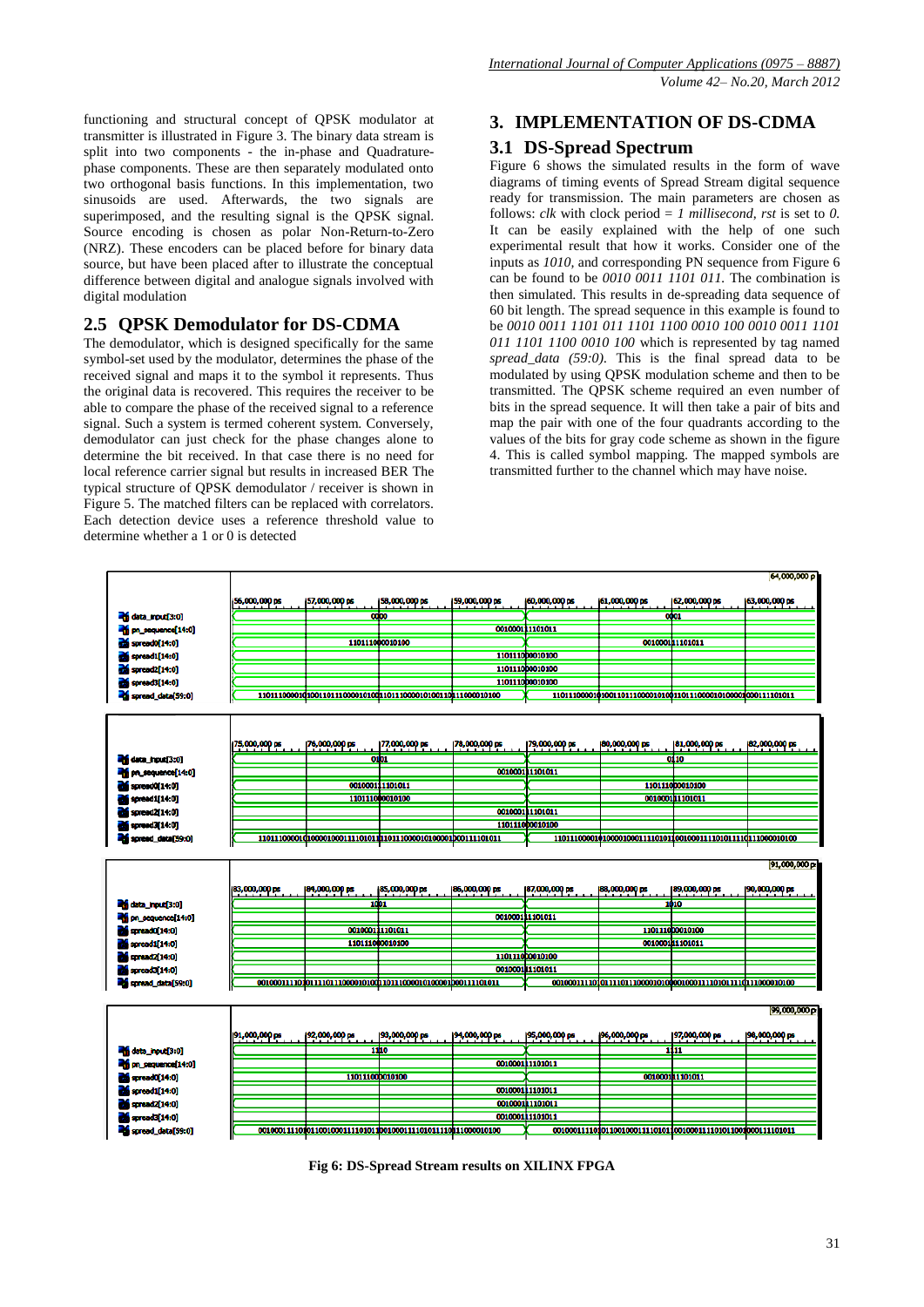*Volume 42– No.20, March 2012*

| Time in ps                  | $9,000,000$ ps                     | $9,500,000$ ps  | $10,000,000$ ps | $10,500,000$ ps |  |  |  |  |
|-----------------------------|------------------------------------|-----------------|-----------------|-----------------|--|--|--|--|
| spread data input [59:0]    |                                    |                 |                 |                 |  |  |  |  |
| receiver_pn_sequence [14:0] | 001000111101011                    |                 |                 |                 |  |  |  |  |
| received_spared0 [14:0]     |                                    | 110111000010100 | 001000111101011 |                 |  |  |  |  |
| received spared1 [14:0]     | 110111000010100                    |                 |                 |                 |  |  |  |  |
| received spared2 [14:0]     | 110111000010100                    |                 |                 |                 |  |  |  |  |
| received_spared3 [14:0]     |                                    |                 | 110111000010100 |                 |  |  |  |  |
| de spread data [3:0]        |                                    | 0000            | 0001            |                 |  |  |  |  |
|                             |                                    |                 |                 |                 |  |  |  |  |
| Time in ps                  | 15,000,000 ps                      | 15,500,000 ps   | $16,000,000$ ps | 16,500,000 ps   |  |  |  |  |
| spread data input [59:0]    |                                    |                 |                 |                 |  |  |  |  |
| receiver pn sequence [14:0] |                                    |                 | 001000111101011 |                 |  |  |  |  |
| received spared0 [14:0]     |                                    | 001000111101011 | 110111000010100 |                 |  |  |  |  |
| received spared1 [14:0]     |                                    | 110111000010100 | 001000111101011 |                 |  |  |  |  |
| received spared2 [14:0]     |                                    |                 | 001000111101011 |                 |  |  |  |  |
| received spared3 [14:0]     |                                    |                 |                 | 110111000010100 |  |  |  |  |
| de spread data [3:0]        |                                    | 0101            | 0110            |                 |  |  |  |  |
|                             |                                    |                 |                 |                 |  |  |  |  |
| Time in ps                  | 21,000,000 ps                      | 21,500,000 ps   | $22,000,000$ ps | 22,500,000 ps   |  |  |  |  |
| spread data input [59:0]    |                                    |                 |                 |                 |  |  |  |  |
| receiver pn sequence [14:0] |                                    |                 | 001000111101011 |                 |  |  |  |  |
| received spared0 [14:0]     |                                    | 001000111101011 | 110111000010100 |                 |  |  |  |  |
| received spared1 [14:0]     | 110111000010100<br>001000111101011 |                 |                 |                 |  |  |  |  |
| received spared2 [14:0]     | 110111000010100                    |                 |                 |                 |  |  |  |  |
| received spared3 [14:0]     | 001000111101011                    |                 |                 |                 |  |  |  |  |
| de spread data [3:0]        | 1010<br>1001                       |                 |                 |                 |  |  |  |  |
|                             |                                    |                 |                 |                 |  |  |  |  |
| Time in ps                  | $9,000,000$ ps                     | 9,500,000 ps    | $10,000,000$ ps | 10,500,000 ps   |  |  |  |  |
| spread data input [59:0]    |                                    |                 |                 |                 |  |  |  |  |
| receiver pn sequence [14:0] |                                    |                 | 001000111101011 |                 |  |  |  |  |
| received spared0 [14:0]     |                                    | 110111000010100 | 001000111101011 |                 |  |  |  |  |
| received spared1 [14:0]     | 001000111101011                    |                 |                 |                 |  |  |  |  |
| received_spared2 [14:0]     | 001000111101011                    |                 |                 |                 |  |  |  |  |
| received spared3 [14:0]     | 001000111101011                    |                 |                 |                 |  |  |  |  |
| de_spread_data [3:0]        |                                    | 1110            | 1111            |                 |  |  |  |  |

**Fig 7: Receiver results after de-spreading and demodulating received data from a noisy channel**





**Fig 8 – Mapping of spread message data into QPSK symbols while transmitting and de-mapping at receiver**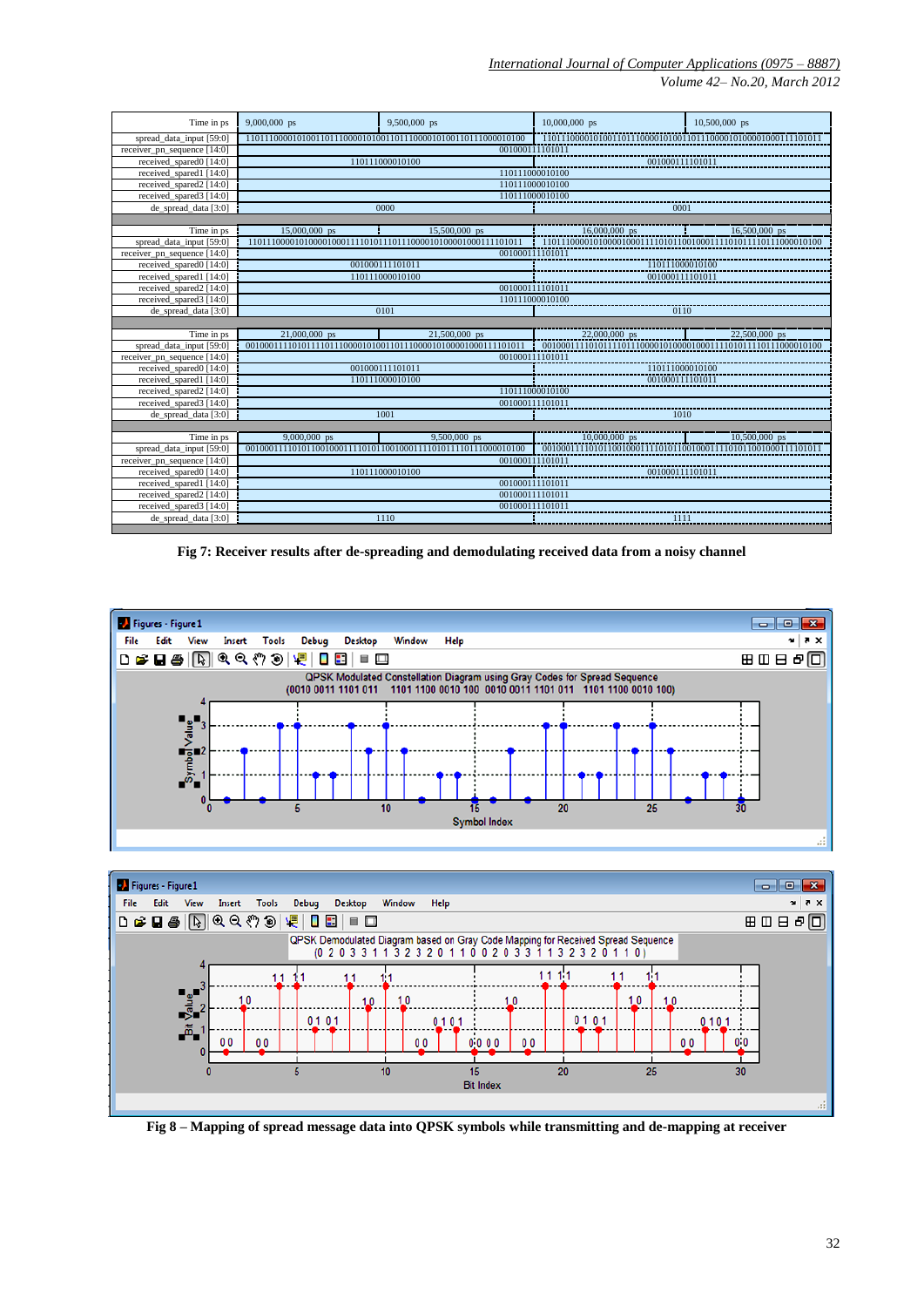# **3.2 DS-De-Spread Sequence**

De-spreading is reverse process of spreading. This implies that from de-spreading sequence, the original message bits are to be extracted. Figure 7 shows the simulated results in the form of waveforms of timing diagram for de-spreading digital sequence stream received at receiver by using locally generated PN-sequence and de-spreading algorithm. The main parameters are chosen as follows:  $clk$  with clock period  $= 1$ *millisecond*, *rst* is set to *0*. The output is the original message data recovered. To explain the working of the receiver for despreading operation an experimental result may be illustrated. Assuming that a 60 bit long input spread sequence received by receiver is *0010 0011 1101 011 0010 0011 1101 011 0010 0011 1101 011 1101 1100 0010 100.* This sequence is operated upon by locally generated PN sequence, in this example is *0010 0011 1101 011,* which was also used at transmitter for spreading. After simulation, the extracted message data is found to be *1110,* clearly as shown in Figure 7. Similarly further, additional tests are carried out to check the effectiveness of implemented de-spreading algorithm circuit for message data of *0000, 0001, 0101, 0110, 1001, 1010, 1110* and *1111.* All of these message data spreading and de-spreading are clearly illustrated by Figure 7. This verifies that any binary spread spectrum communication system can be implemented by scaling up the procedure explained in this paper. The experimental results can be verified as shown in the table 1, that this is very simple and less complex design as a very few gates and logic slices are used by circuit when implemented on FPGA chip.

**Table 1. Summary of logic device utilization on FPGA**

| <b>Slice Logic Utilization</b>                                     | <b>Used</b>    | <b>Available</b>         | <b>Utilization</b> |
|--------------------------------------------------------------------|----------------|--------------------------|--------------------|
| Number of Slice Registers                                          | 6              | 93,120                   | $1\%$              |
| Number used as Flip Flops                                          | 6              |                          |                    |
| Number of Slice LUTs                                               | 3              | 46,560                   | 1%                 |
| Number used as logic                                               | 1              | 46,560                   | 1%                 |
| Number using O6 output only                                        | 1              |                          |                    |
| Number used exclusively as route-<br>thrust                        | $\overline{c}$ |                          |                    |
| Number with same-slice register<br>load                            | 2              |                          |                    |
| Number of occupied Slices                                          | 3              | 11,640                   | $1\%$              |
| Number of LUT Flip Flop pairs<br>used                              | $\overline{4}$ |                          |                    |
| Number with an unused LUT                                          | 1              | $\overline{\mathcal{A}}$ | 25%                |
| Number of fully used LUT-FF<br>pairs                               | 3              | 4                        | 75%                |
| Number of unique control sets                                      | $\mathfrak{D}$ |                          |                    |
| Number of slice register sites lost<br>to control set restrictions | 10             | 93,120                   | $1\%$              |
| Number of bonded IOBs                                              | 7              | 240                      | 2%                 |
| Number of BUFG/BUFGCTRLs                                           | 1              | 32                       | 3%                 |
| Number used as BUFGs                                               | 1              |                          |                    |
| Number of STARTUPs                                                 | 1              | 1                        | 100%               |
| Average Fan-out of Non-Clock<br><b>Nets</b>                        | 4.67           |                          |                    |

### **4. RESULT ANALYSIS**

The results of QPSK modulation implemented on MATLAB Communication Tool box are shown in Figure 8. The input sequence is [*0010 0011 1101 011 1101 1100 0010 100 0010 0011 1101 011 1101 1100 0010 100*]. The modulated binary bit pairs are converted into 4 symbols as shown in *y*-axis. 60 bit long message data stream is converted into 30 symbols of information by QPSK. The results of QPSK demodulation implemented on MATLAB Communication Tool box are also shown in Figure 8. The input sequence is firstly assumed to be noise free or ideal and then it is QPSK demodulated using MATLAB and C codes. Results at receiver verify mapping of the same sequence which was transmitted. The recovered sequence is [*0010 0011 1101 011 1101 1100 0010 100 0010 0011 1101 011 1101 1100 0010 100*], as shown in Figure 8. This is the same sequence which was transmitted. The two binary bits (*a pair*) are converted into one of the 4 symbols. Figure 8 shows the constellation diagram for QPSK demodulator while considering that there was no noise in the channel which is ideal case and for which there is no observed phase distortion. The recovered data at receiver is interpreted as *1010* as shown in figure 7. The performance of the implemented sub- systems of proposed DS-CDMA communication system is analyzed based on the number of gates or devices utilized. The summary is presented as shown in Table 1. Implementation is carried out on XILINX FPGA chip type xc6vlx75t-3ff484 and simulation is executed using ISE 12.1 version software EDA tool from XILINX.

# **5. CONCLUSION**

The fundamental concept used for transmitter and receiver hardware of cellular communication system is implemented for CDMA scheme. Transceiver is realized by developing VHDL codes and testing the same for a wide range of input conditions. The logic implemented is very simple and faster. A 15-bit chip rate (PN sequence – *1001 0001 1110 101*) is realized by shifting the input through the D-flip flops. A minimal polynomial property is made compulsory so that PN sequence repeats after a cycle of chip code length (15 in this case). The PN sequence is achieved by providing feedback from the outputs of some of the registers (called taps) according to minimal polynomial used. The feedback is then fed back into the most significant register after passing them through a modulo-2 adder circuit. The process of realizing LFSR is carried out by first developing the VHDL code for a D-flip flop. The same D- flip flop code is then called 4 times in the main VHDL program to realize the required LFSR. In the implementation part of PN sequence, tapings are taken from  $1<sup>st</sup>$ ,  $3<sup>rd</sup>$  and  $4<sup>th</sup>$  positions of LFSR so as to obtain the maximum length of binary digits produced before they are being repeated. A dead lock condition is observed in the case when the initial input into the first register and output of the XOR gate are all  $0$ 's. Under this condition the output of all the register of the LFSR PN generator remains as *0* at all instants of time. Therefore it is necessary that the initial input to the PN generator must be equal to *1* which is also the output of the modulo-2 circuit. The VHDL code for implementing all subsystem circuits of transceiver are simulated on XILINX ISim and ModelSim and hence, the results were generated and tested successfully for a wide variety of message data selected randomly. Implementation was done using XILINX FPGA with clock frequency of 100 MHz range.

# **6. ACKNOWLEDGMENTS**

We express our sincere and heartfelt thanks to the management of our respective institutions who have helped and guided us for the above reported research and for